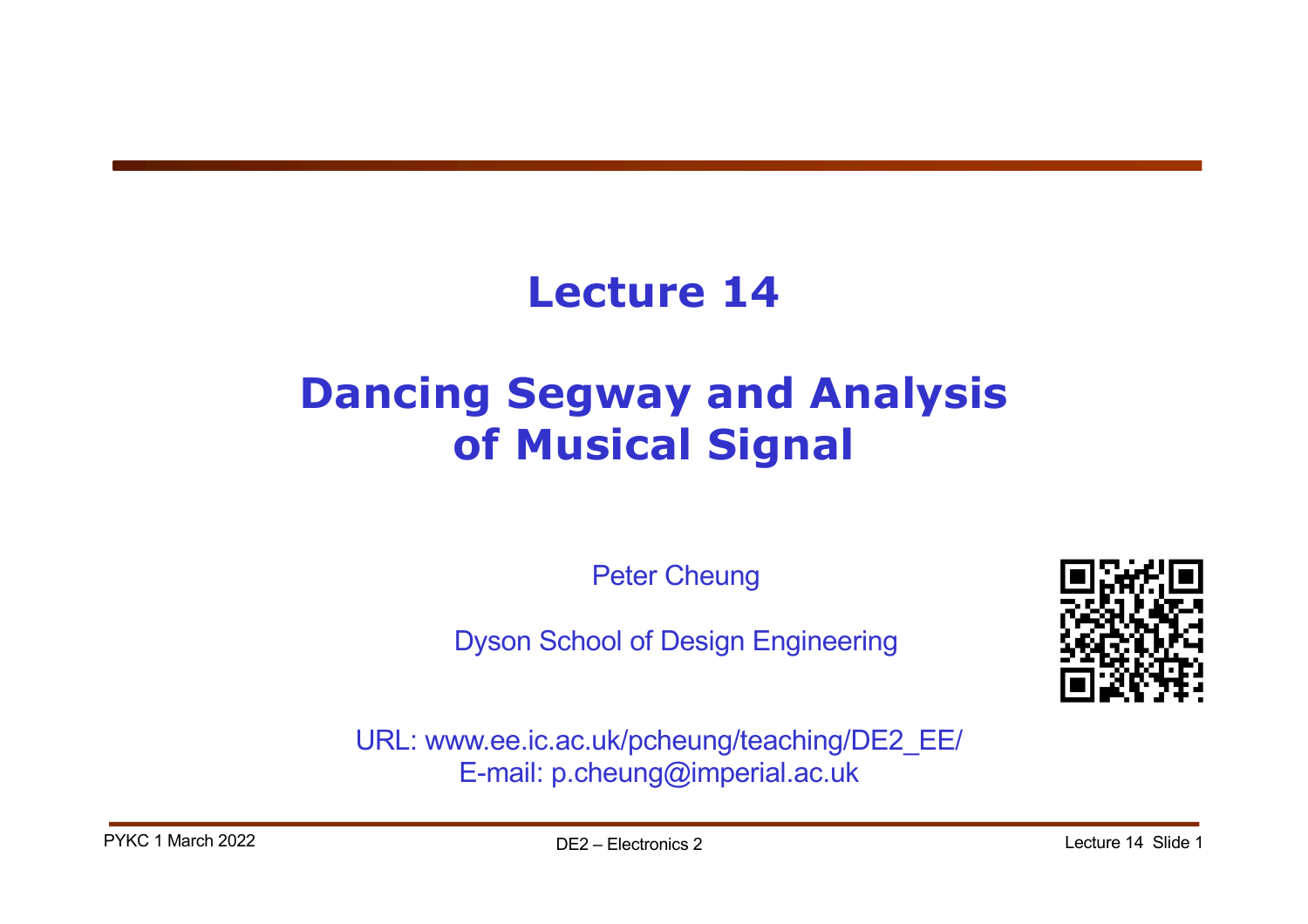## **Segway Challenge – Aim and Objective**

- $\blacklozenge$  To demonstrate your understanding of four topics in the Electronics 2 modules that are important to a design engineer:
	- 1. Signal processing;
	- 2. System analysis and design;
	- 3. Feedback control;
	- 4. Real-time embedded system
- $\blacklozenge$  The various challenges are designed to achieve the following:
	- 1. Apply what you have learned in this module to a real-life problem;
	- 2. Learn to combine offline processing using Matlab with real-time processing using MicroPython;
	- 3. Apply embedded system concepts and techniques such as sampling, buffer, interrupts, scheduling etc.;
	- 4. Have fun!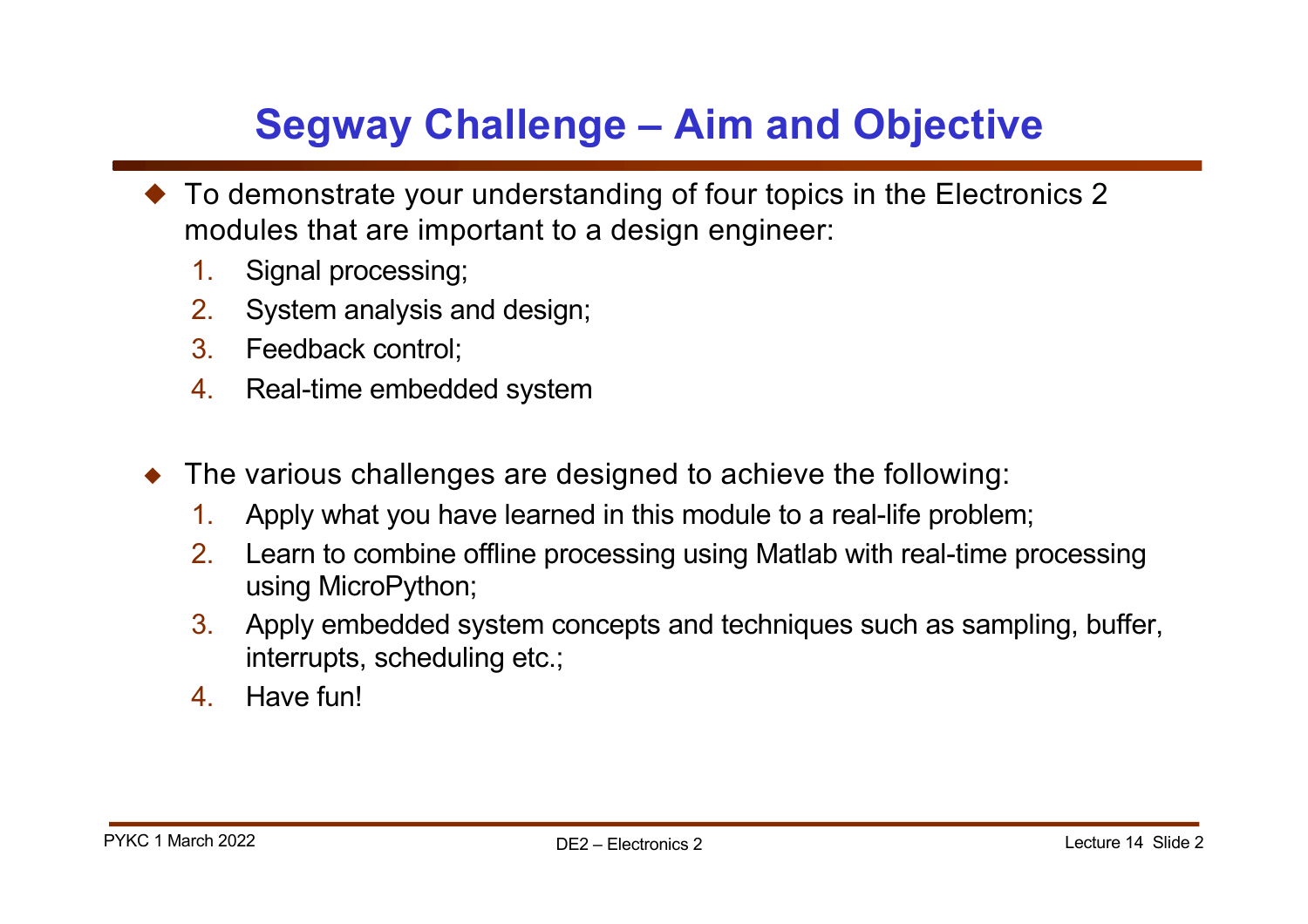#### **Segway Project – Learning Outcomes**

- ! By the end of the challenges, you will be able to do most if not all of these:
	- 1. Process music signals using signal processing techniques to extract its signal characteristics such as rhythm (e.g. beat), spectral contents (e.g. colour) and mood (e.g. swinging, loud, quiet);
	- 2. Creatively map the music characteristics to dance routines;
	- 3. Analyse music signals in real-time on the microcontroller to synchronize dance movement to music;
	- 4. Balance a mini-Segway using a PID controller so that it moves around on two wheels under the control of your phone;
	- 5. Implement the mini-Segway that autonomously dance to live music.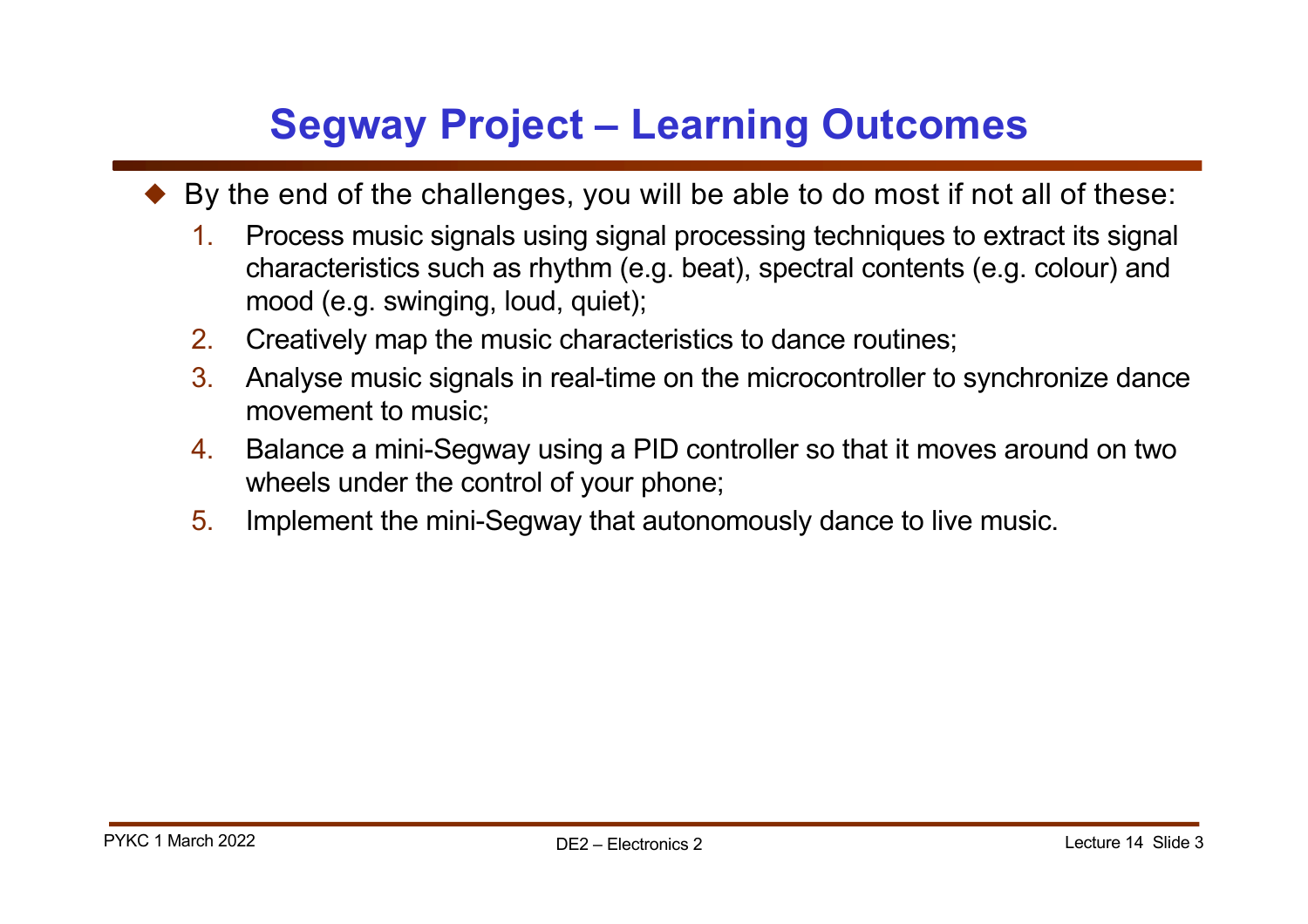#### **Electronics 2 – from the past!**

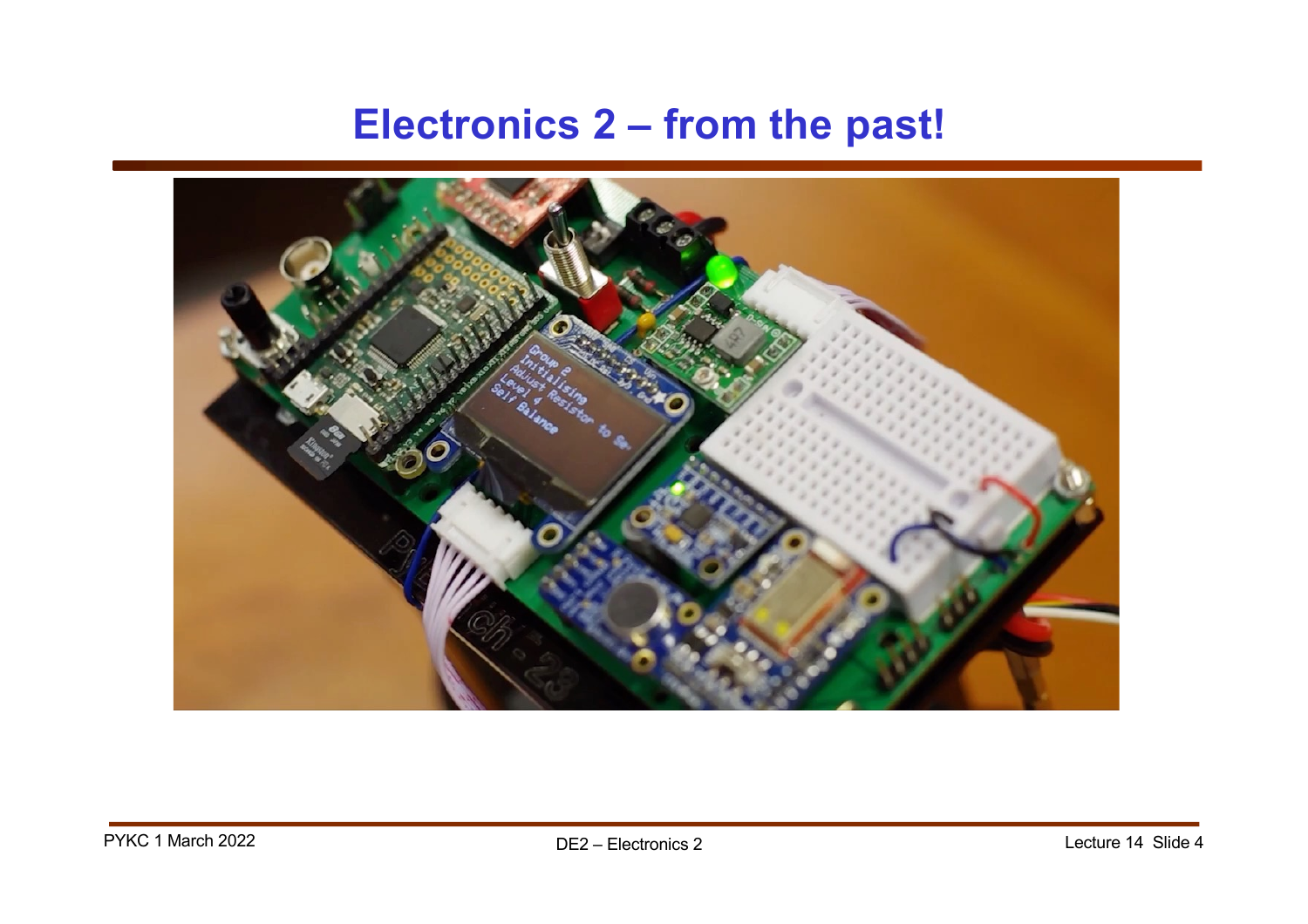### **Capturing real-time audio samples**

- Sampling at 8kHz assume that music signal under 4kHz
- ! Should use anti-aliasing filter (but not on PyBench)
- To capture the audio signal, you need to:
	- 1. Set up a timer to produce an interrupt every 125 microsecond
	- 2. Capture a microphone sample and put it into a buffer s buf (i.e. an array) which stores N samples in sequence (N is 160 in my code, but can be changed)
	- 3. When the buffer is full (i.e. N samples capture), set buffer full to TRUE (this is called a semaphore or a flag)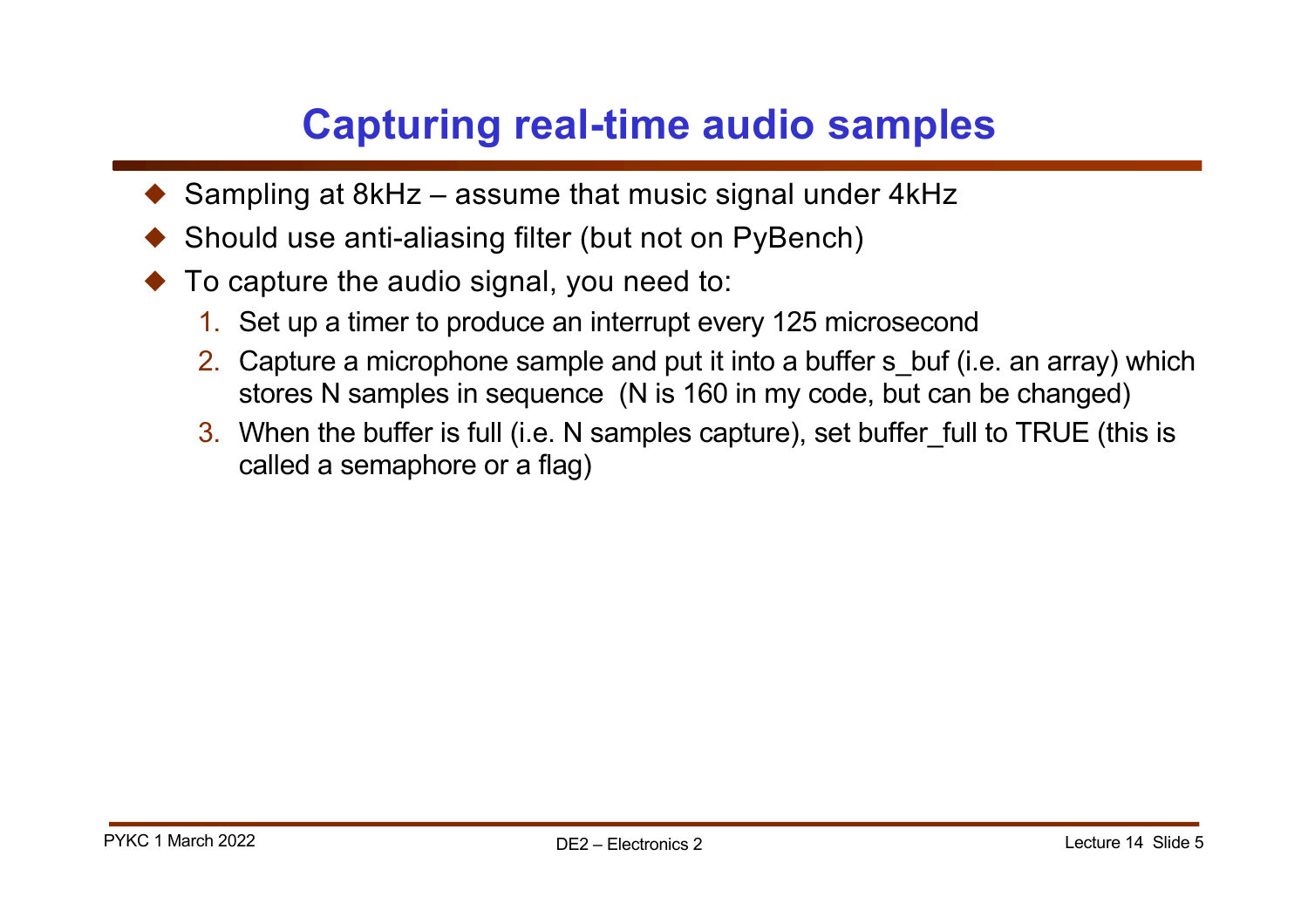#### **Setting up the Timer to generate an interrupt**

- ◆ The microcontroller used on Pybench has many timers which can be programmed to produce interrupts
- $\blacklozenge$  We will use Timer 7 to generate the sampling interrupt
- ! Our interrupt service routine (ISR) is **isr\_sampling**

| # Create timer interrupt - one every 1/8000 sec or 125 usec |  |  |
|-------------------------------------------------------------|--|--|
| sample_timer = $pyb.$ Timer(7, freq=8000)                   |  |  |
| sample timer.callback(isr_sampling)                         |  |  |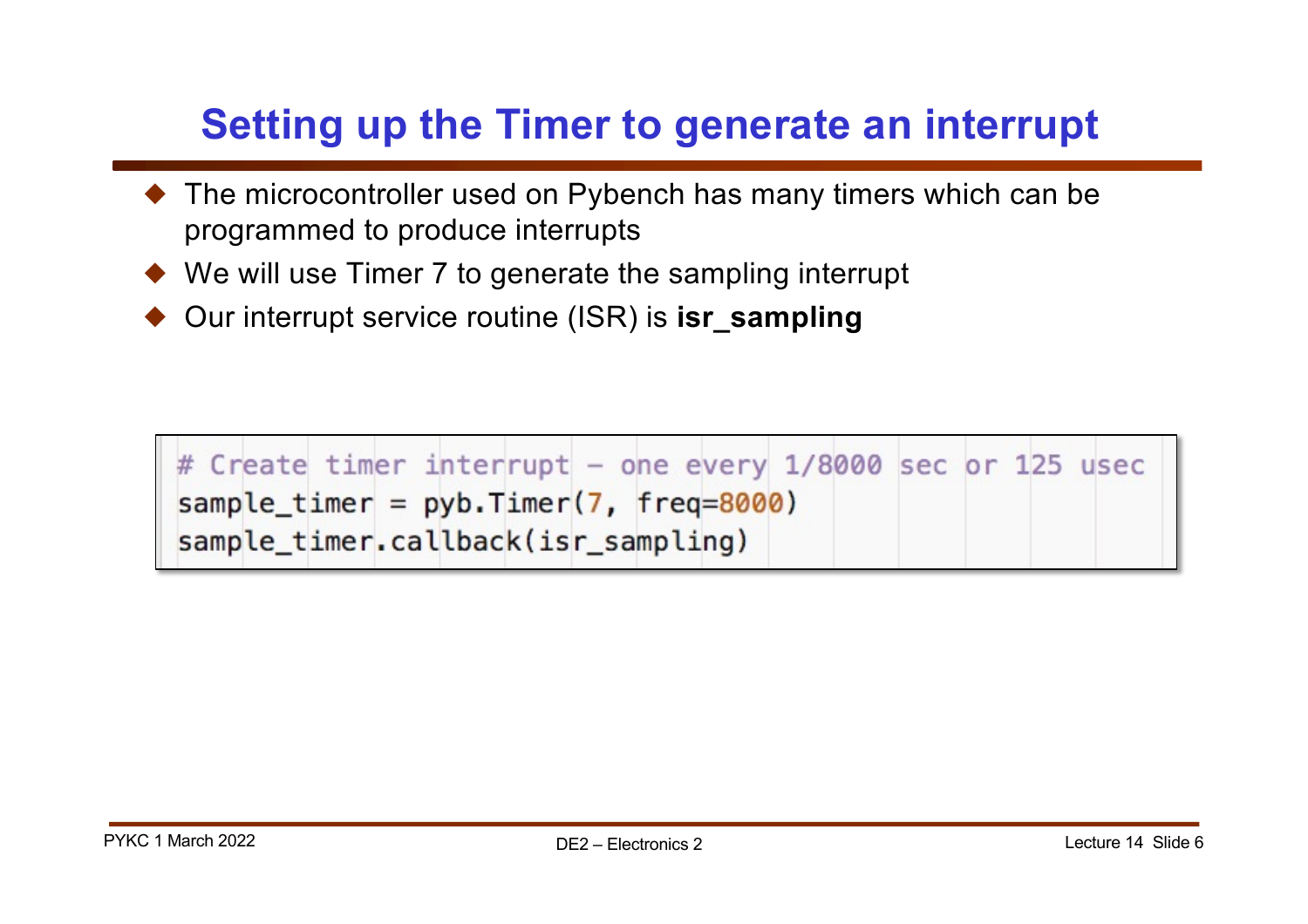## **Buffering of signals**

- In all the algorithms considered so far, we need to store N data samples. Data could be input music signal (from microphone) x[n], or instantaneous energy  $\rho[n]$ .
- In Matlab, this is easy. Matlab perform analysis offline, and you can store the signal is a huge array.
- In real-time system, this is not practical (nor possible!).
- Solution: implement a buffer:

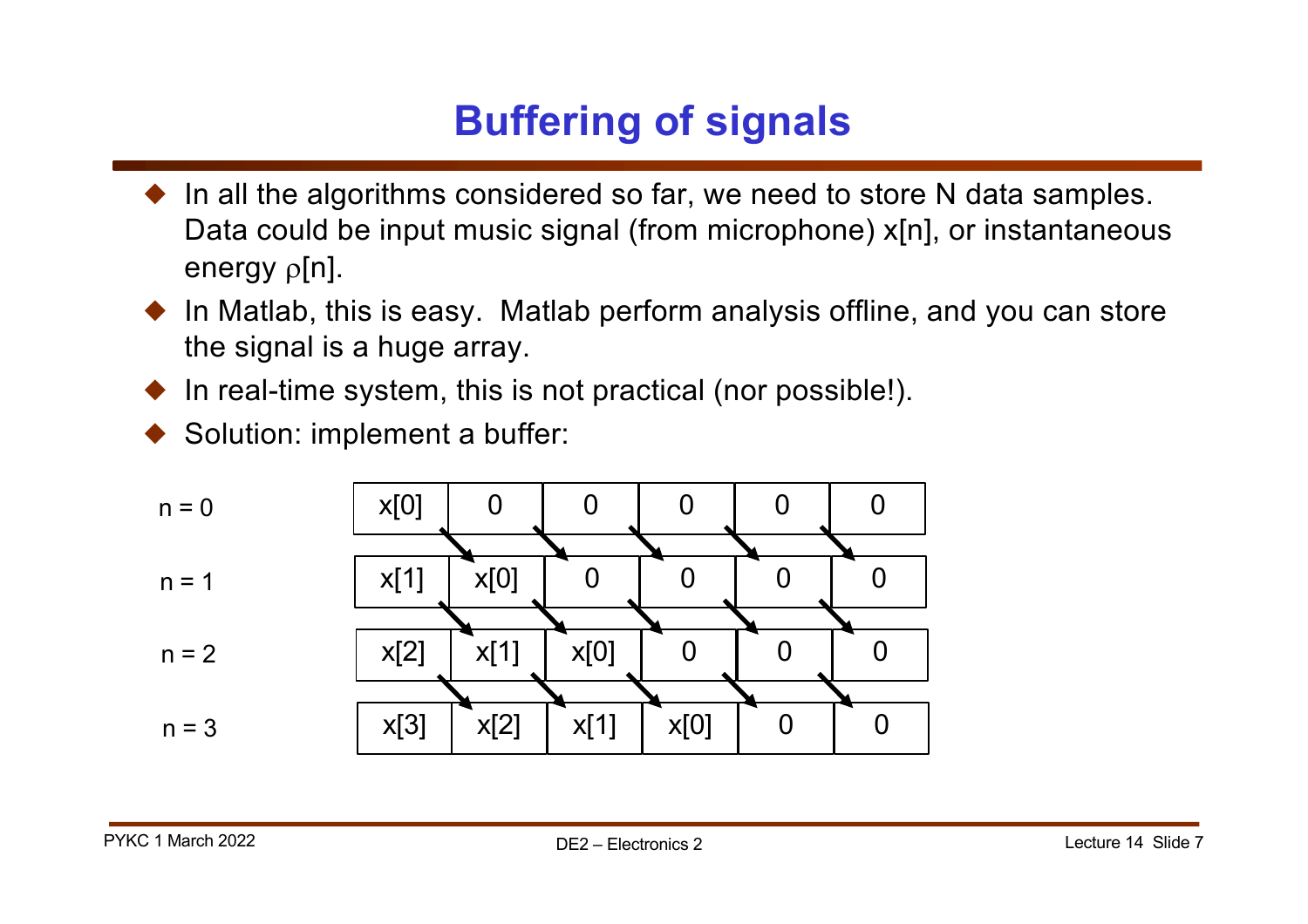### **Efficient Buffering Method**

- Instead of moving lots of data, you can use a "pointer" to specify where to put the new data:
- Use x[ptr], and increment ptr each time a new data comes in.
- $\blacklozenge$  Wraparound to 0 when ptr reaches N: ptr = (ptr + 1)  $\text{\$}$  N

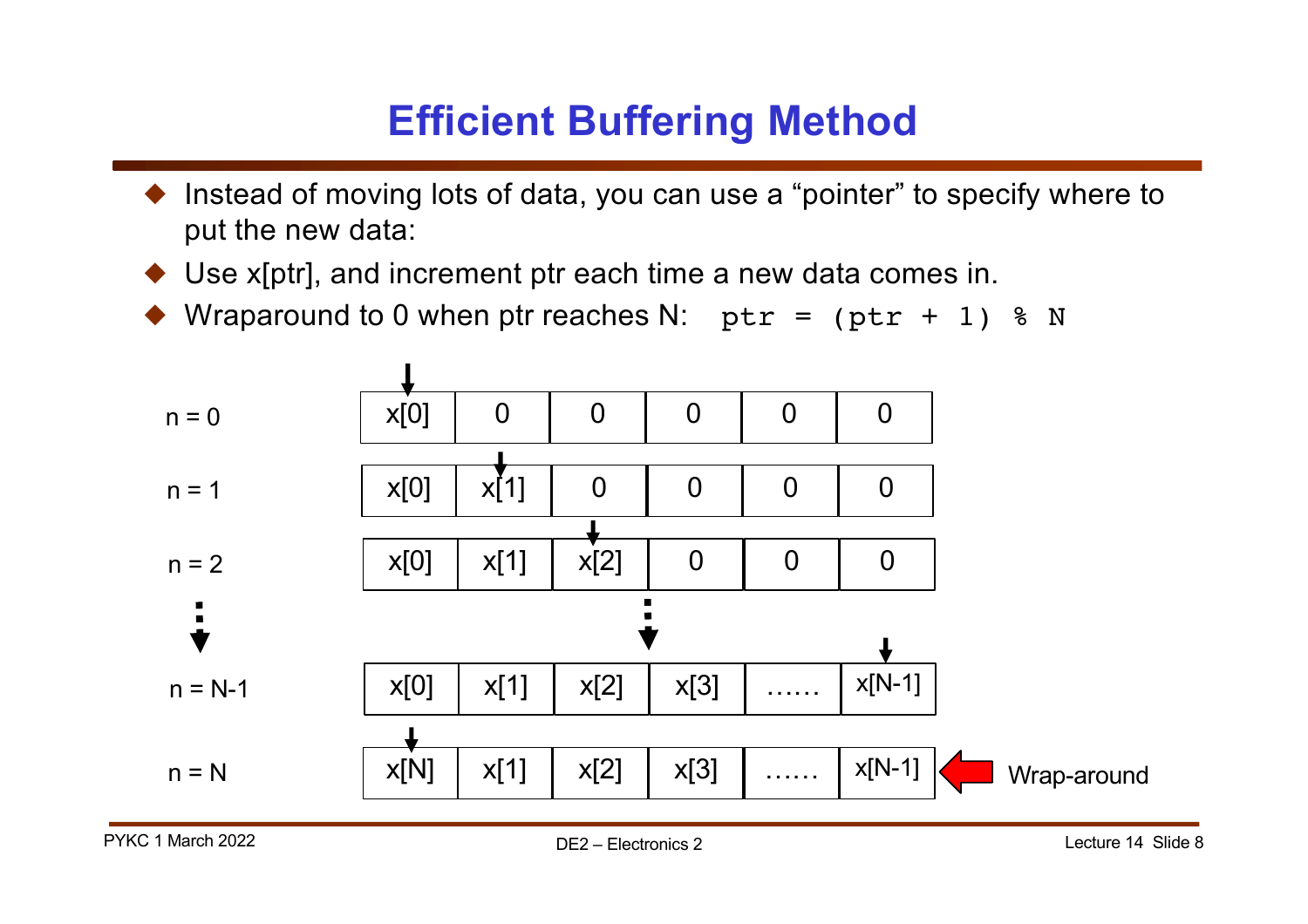## **Interrupt Service Routine - isr\_sampling**

- $\blacklozenge$  The ISR do the following:
	- 1. Read microphone data
	- 2. Store it in the next location in array s buf  $[ptr]$  ptr is the index to the array
	- 3. Increment index by 1
	- 4. If index reaches N, buffer is full set the flag (semaphore)

```
# Interrupt service routine to fill sample buffer s_buf
def isr_sampling(dummy): # timer interrupt at 8kHz
                          # need to make ptr visible in here
   global ptr
   global buffer_full # need to make buffer_filled visible in here
   s_buf[ptr] = mic.read()# take a sample every timer interrupt
   ptr += 1if (ptr == N):
       ptr = 0buffer\_full = True
```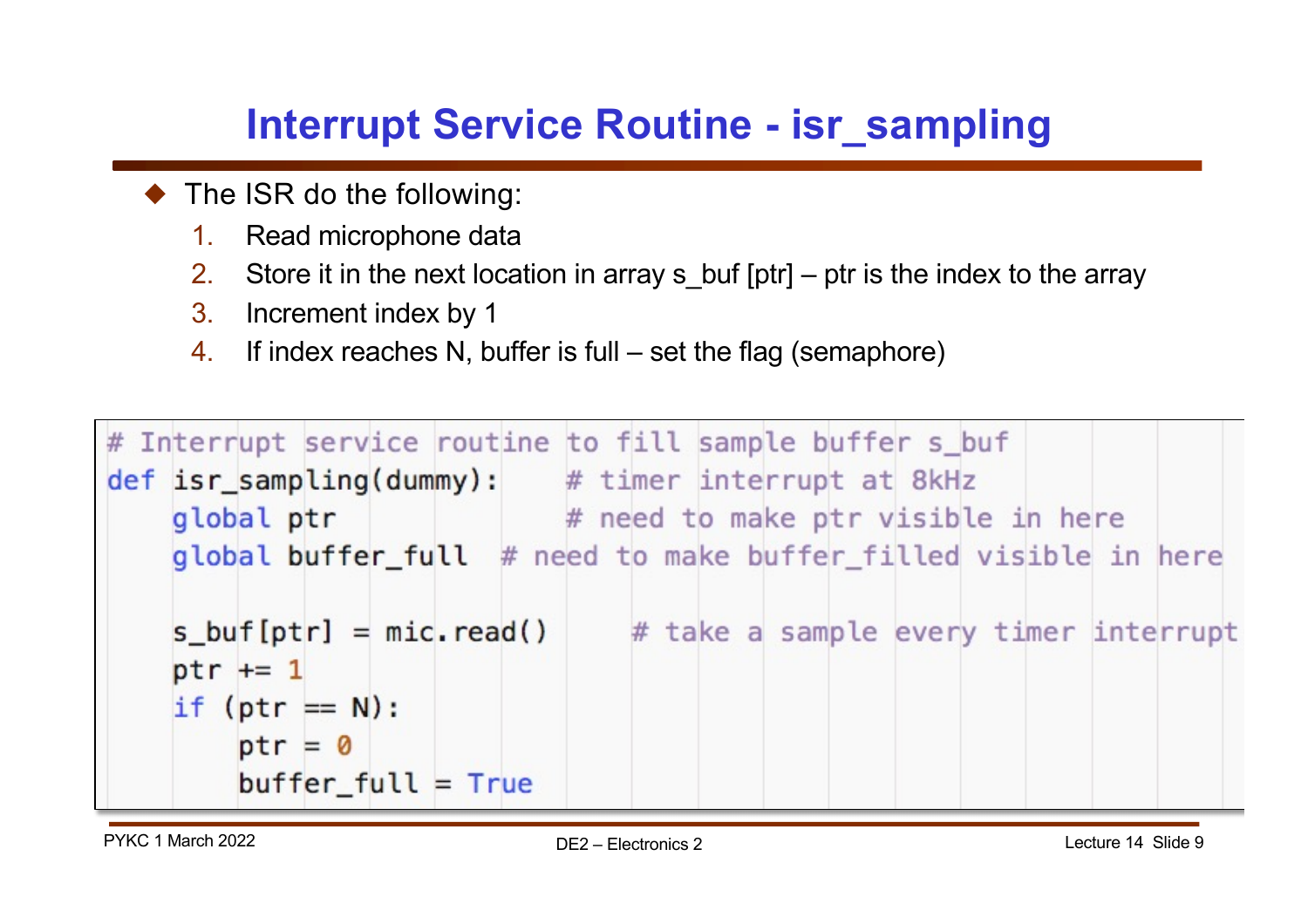#### **Beat detection using instantaneous energy (method 1)**

- $\triangle$  Assuming that sampling frequency is 8kHz
- We keep the current sample and N-1 previous samples of input  $x[n]$
- Compute instantaneous energy of sound signal x[n] in, say, 20 msec window  $(N = 160)$ :

$$
\rho[n] = \sum_{k=0}^{159} x[n-k]^2
$$

- One approach is to take the Fourier transform of the energy signal  $\rho[n]$ .
- $\bullet$  Collect 1-2 second worth (i. e. 50 to 100  $\rho$  [n] values) and perform FFT on Matlab.
- $\blacklozenge$  The fundamental frequency of the spectrum  $\rho$  [j $\omega$ ] provides an estimate of the beat frequency.
- $\blacklozenge$  You could also do FFT on x[n] itself. The frequency spectrum X[jn $\Omega$ ] of x[n] gives us the **colour** of the sound signal.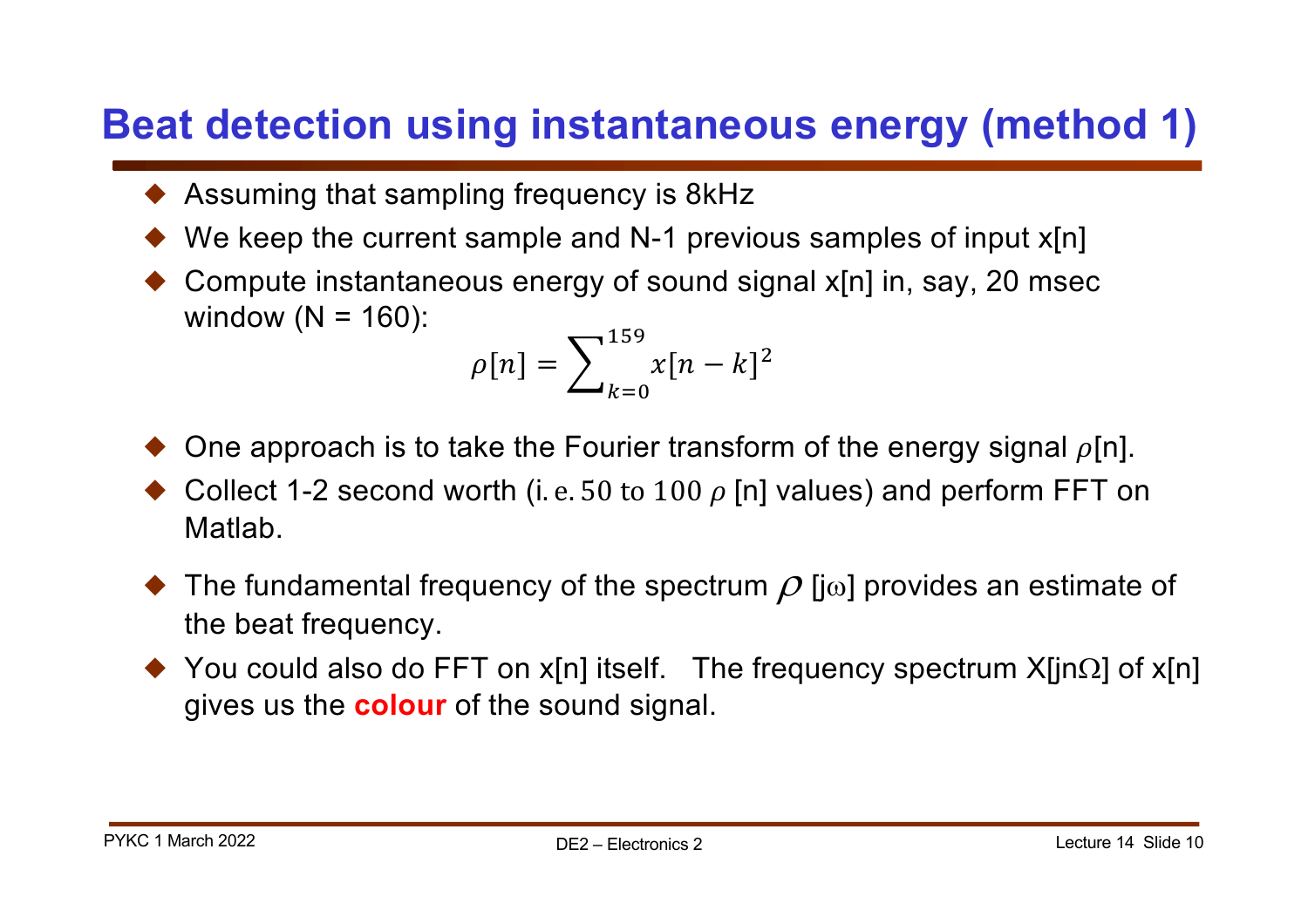#### **Beat detection using instantaneous energy (method 2)**

! Compute instantaneous energy of sound signal x[n] in 20 msec window:

$$
\rho[n] = \sum_{k=0}^{159} x[n-k]^2
$$

! Compute steady state local energy by averaging 100 instantaneous energy values  $\rho[0]$  to  $\rho[99]$  :

$$
\langle \rho \rangle \approx \frac{1}{100} \sum_{j=0}^{99} \rho[n-j]
$$

- Beat occurs in the window when  $\rho[n] > b \times \langle \rho \rangle$ , where b is a threshold chosen for the music.
- ! Method useful for real-time synchronisation (running MicroPython on Pybench).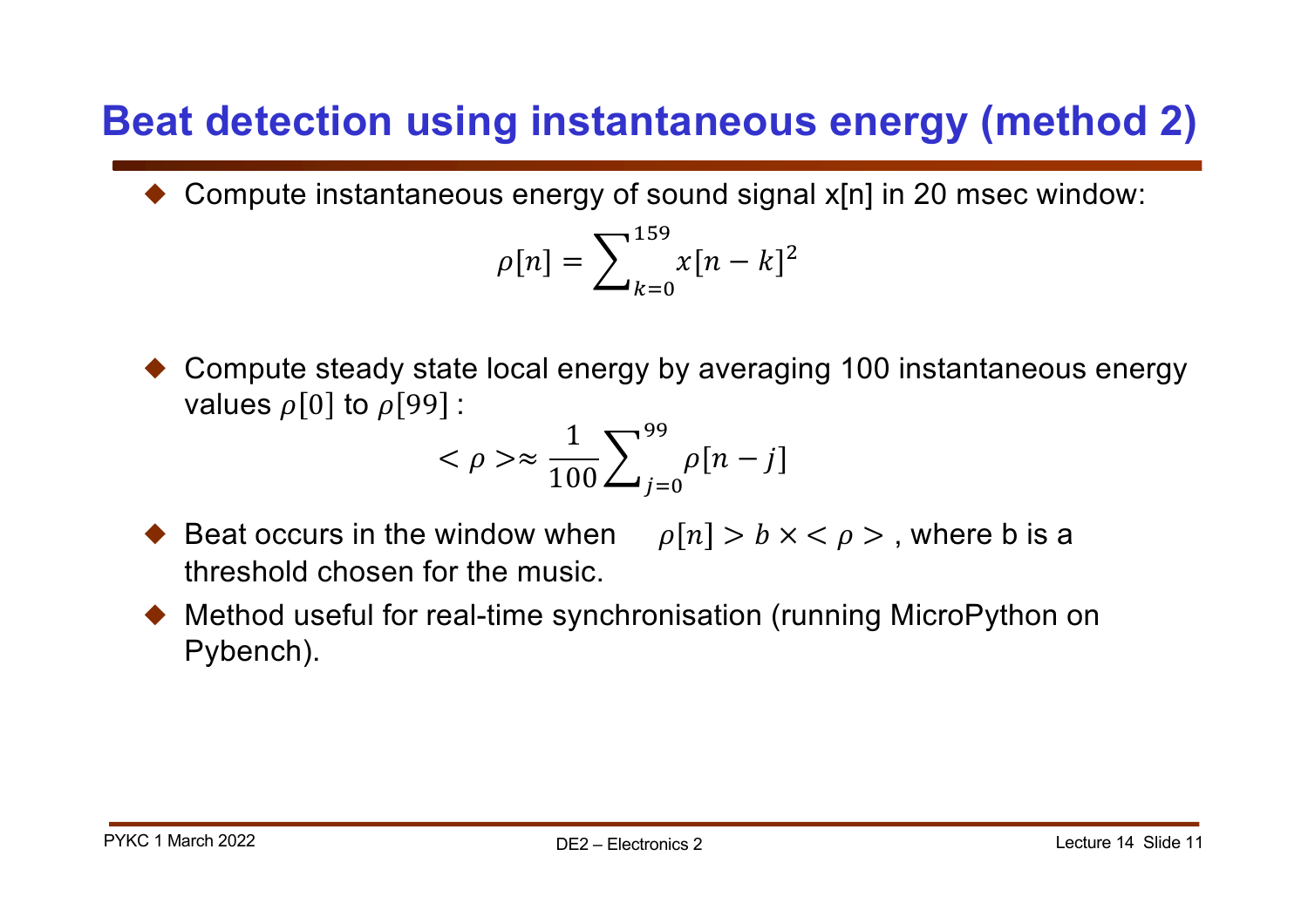#### **Beat detection using instantaneous energy (method 3)**

- The problem of the previous method is that if you choose the wrong value for b, the algorithm will not work well.
- ! The threshold b need to adapt to the music itself. How?
- Computer the variance  $v[n]$  of the instantaneous energy  $\rho[n]$  over 20msec window:

$$
v[n] = \frac{1}{100} \sum_{j=0}^{99} (\rho[n-j] - \langle \rho \rangle)^2
$$

Now computer the threshold value b as:

and try  $\beta = 1.5$ , and  $\alpha = 0.0025$  $b = \beta - \alpha \times v[n]$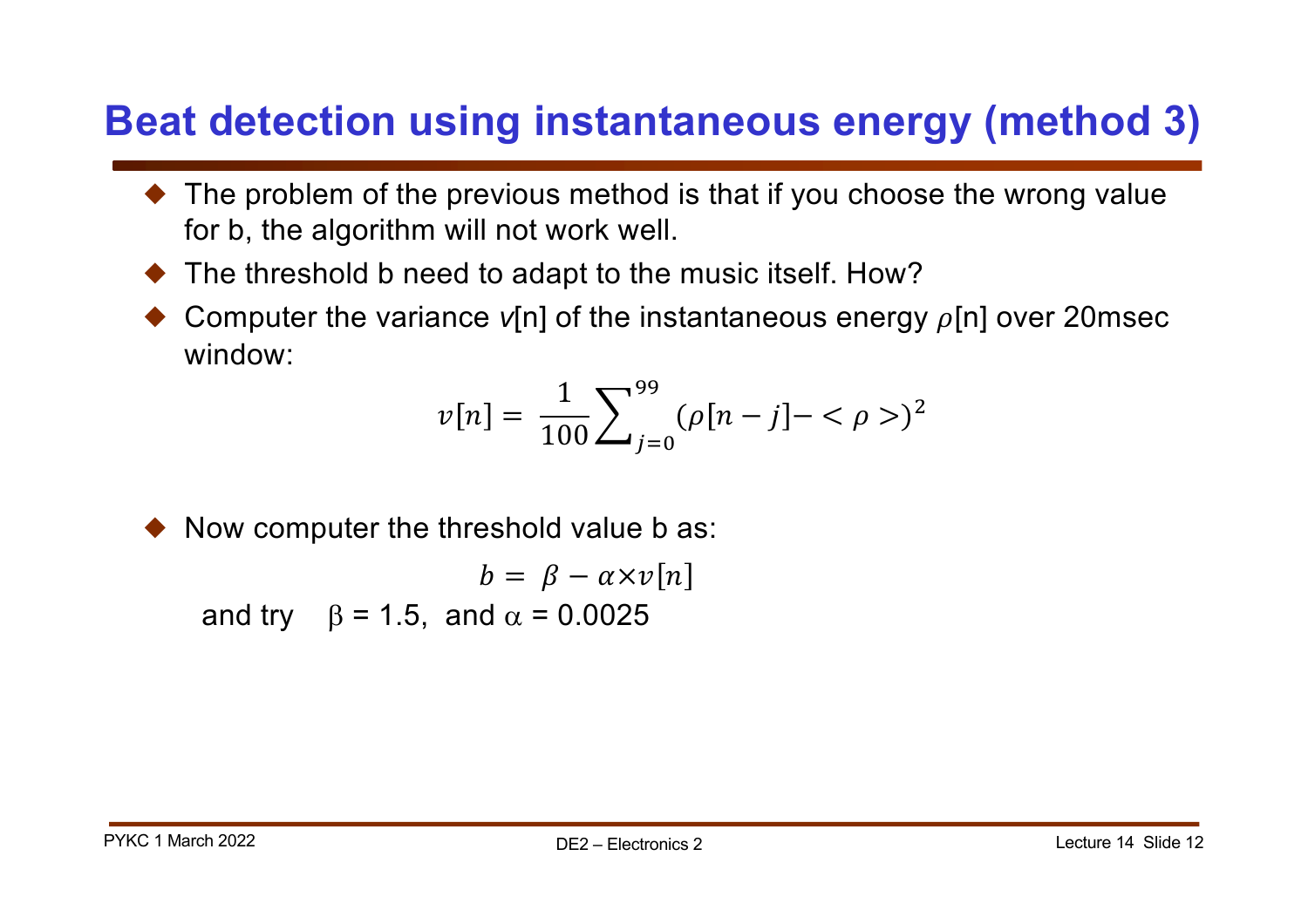#### **Beat detection using Frequency selected energy**

- $\triangle$  Algorithm so far does not consider the frequency content of the music sound. That is, we ignore the frequency spectrum of the signal – it is colour blind!
- $\blacklozenge$  We know that beat information in a signal is actually frequency band related.
- $\triangle$  Beat from drums low frequency; beat from cymbal or triangle high frequency.
- $\blacklozenge$  Therefore, assuming that our music is drum heavy, you can low pass filter the signal first before performing the previous beat detection algorithm.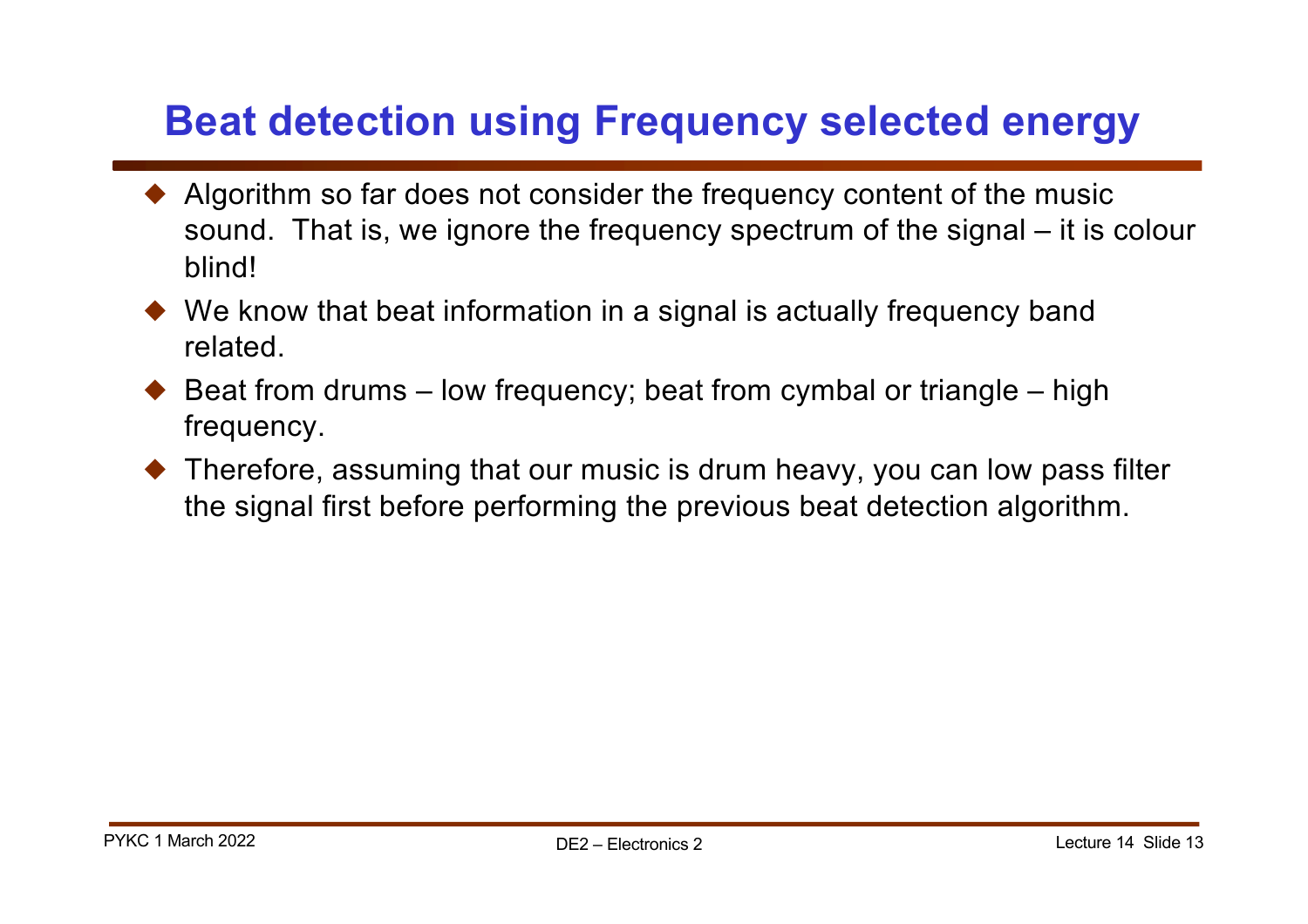#### **Colour of Music**

- $\blacklozenge$  By analysing the spectrum of music using Matlab, you can also determine whether the music segment is vigorous or melodic.
- ! Based on its spectrum, you can determine how to map music segment to dance move.
- ◆ You should then **store the dance move as ASCII** characters in a text file, which can then be transferred to Pybench using the Micro SD card.